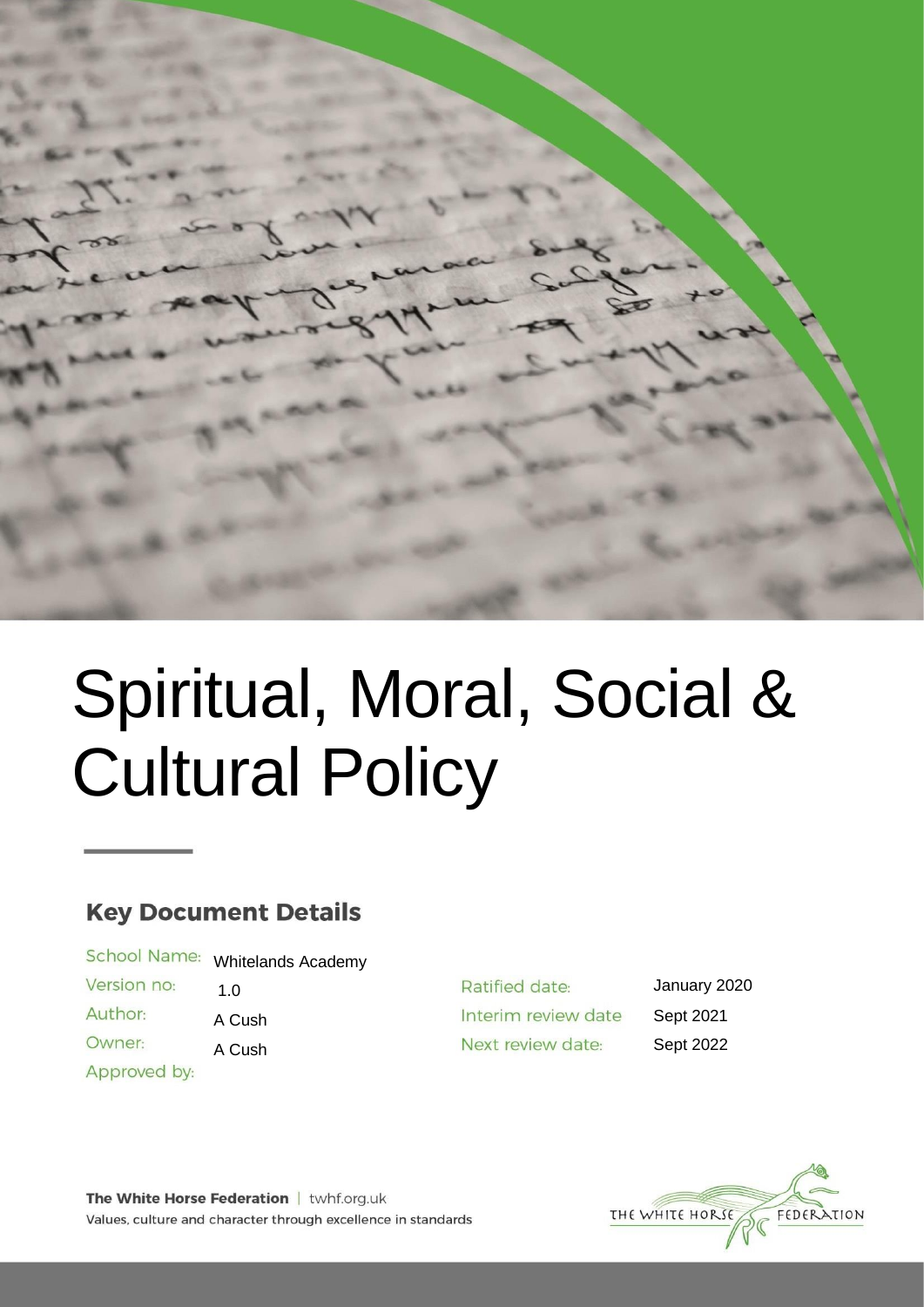#### **Overview**

The aim of this policy is to promote positive attitudes and values throughout the life and work of the whole community at Whitelands Academy so students feel a sense of belonging to the school and wider community.

**Spiritual Development** is the search for meaning and purpose in life and for values by which to live.

**Moral Development** refers to students' knowledge, understanding, intentions, attitudes and behaviour in relation to what is right and wrong.

**Social Development** refers to students' progressive acquisition of the competences and qualities needed in order to play a full part in society.

**Cultural Development** has to do with students' increased understanding and command of those beliefs, values, customs, knowledge and skills which, taken together, form the basis of identity and cohesion in societies and groups.

**British Values** refer to an appreciation of democracy, the rule of law, individual liberty, and mutual respect and tolerance of those with different faiths and beliefs

#### **Linked Policies**

Equality and Diversity Statement; Curriculum; Teaching and Learning; Behaviour for Learning; RSE Education; Collective Worship.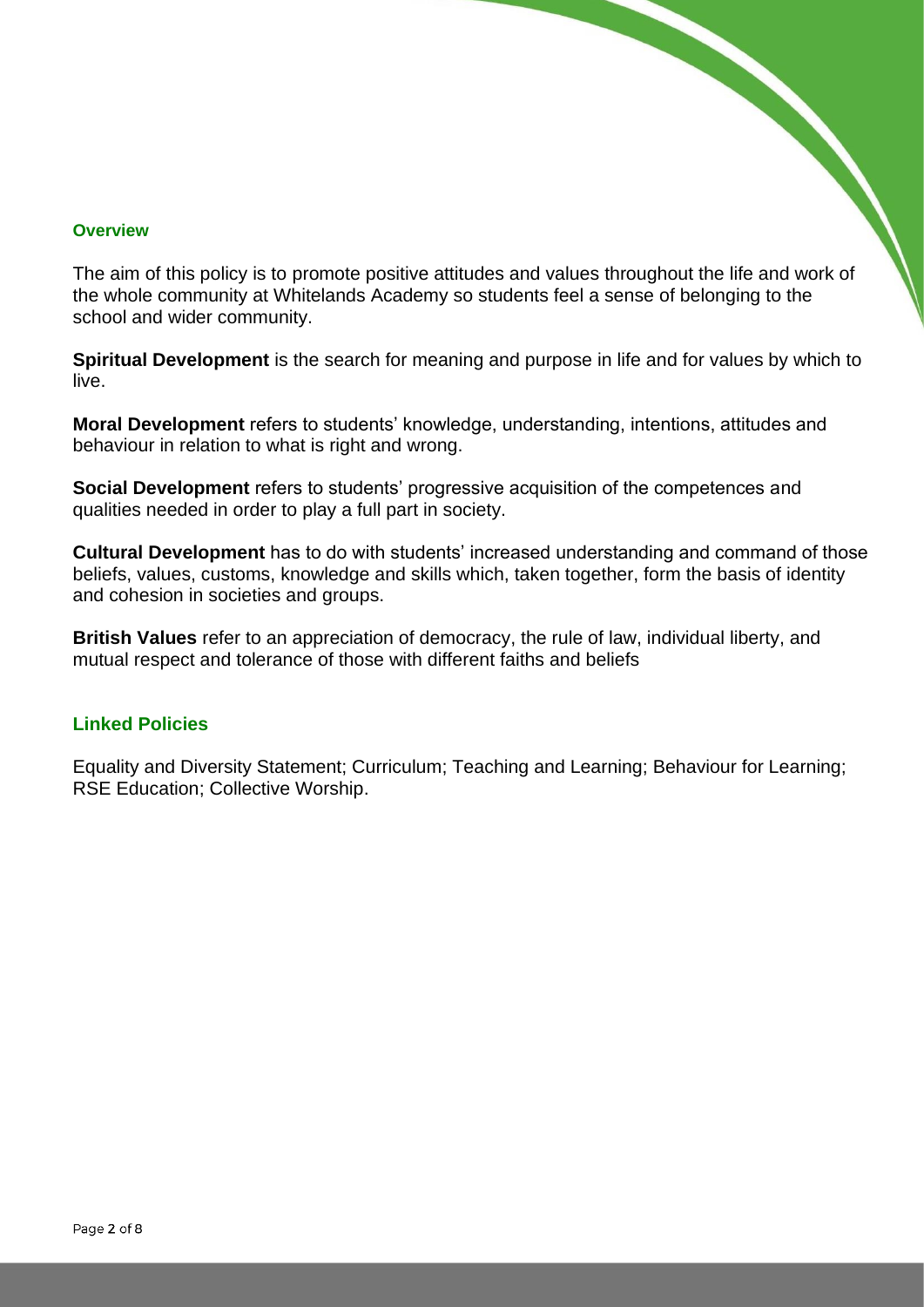### **A. Policy for Spiritual, Moral, Social and Cultural Development**

During the course of their time at Whitelands Academy, and extending to their life beyond the school, students will be encouraged to develop and foster within themselves:

#### **1. Spiritual Development**

- a) Spiritual Development is concerned with: that which gives meaning to life; a search for meaning and purpose in one's life in the world and universe; a sense of awe andwonder; beliefs; self-knowledge; relationships and respect towards one another; creativity and the creative ability within the individual; feelings and emotions.
- b) Beliefs which they hold personally, and the ability to give some account of these, to reflect on these beliefs and evaluate the impact of these beliefs on their lives.
- c) Knowledge of the central beliefs, ideas and practices of major world religions and philosophies, with a broad focus on Christianity.
- d) An understanding of how people have sought to explain the universe through religious, historical, aesthetic and scientific interpretations.
- e) Attitudes and behaviour which derive from spiritual knowledge and understanding and from personal belief, and which show awareness of the relationship between belief and action.
- f) Personal response to issues and questions concerning the purpose of life, and relating to the experience of human values and concepts such as love, beauty, pain and suffering.

#### **2. Moral Development**

- a) Moral Development is concerned with knowledge, understanding, skills, attitudes, values and behaviour in relation to what is right and wrong.
- b) The ability to distinguish between right and wrong.
- c) An understanding and recognition of varying ethical stances, principles and led with the ability to evaluate these.
- d) The ability to recognise that people act in accordance with moral or religious principles.
- e) The ability to take responsibility for actions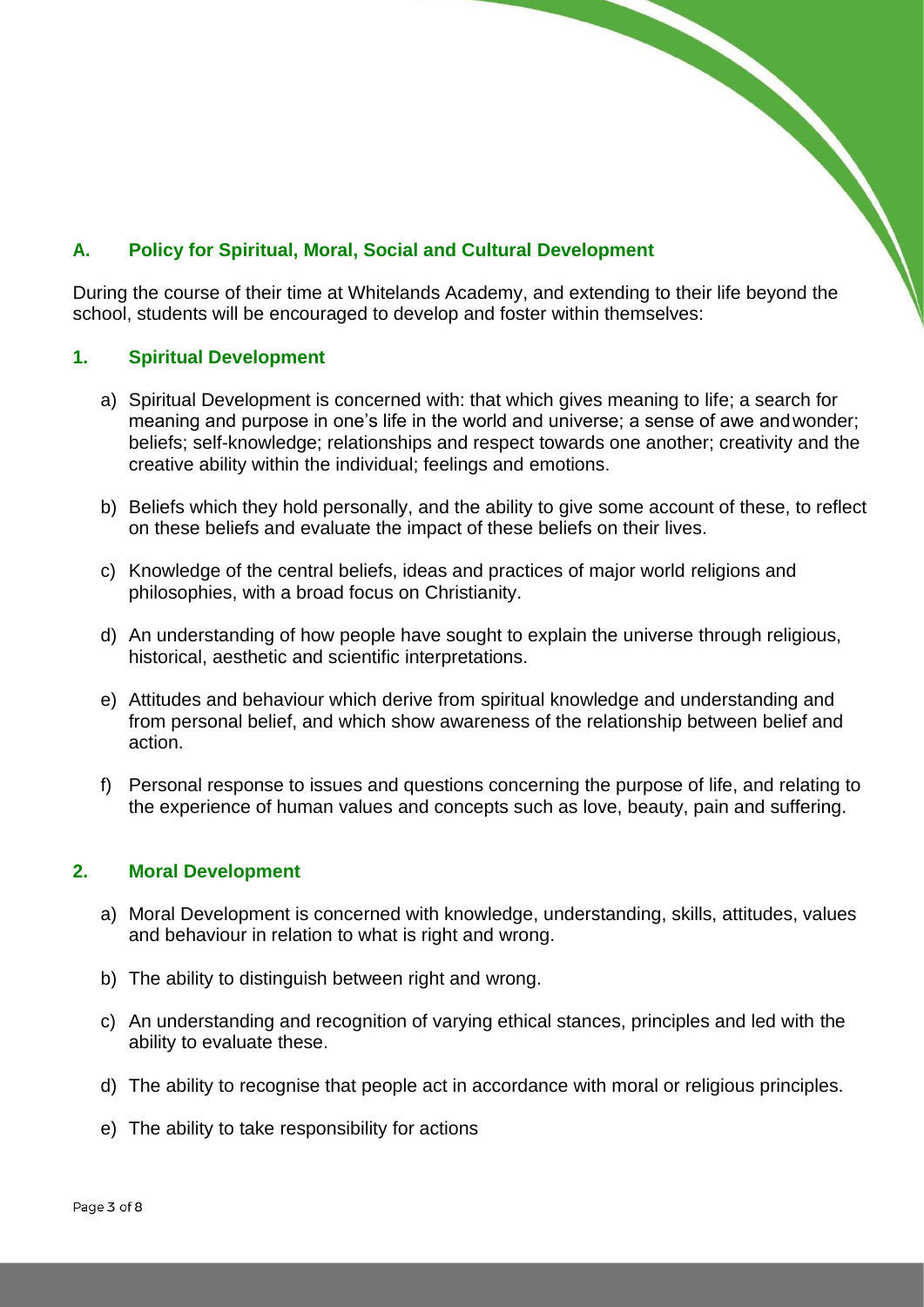- f) Recognition of long-term and short-term consequences of actions to oneself and others.
- g) The ability to articulate, rationalise, evaluate and justify attitudes and values.
- h) Recognition of a moral dimension to situations.
- i) Development of a set of socially/morally acceptable values and principles.
- j) The ability to evaluate, refine and re-evaluate attitudes and values over a period of time.

#### **3. Social Development**

Social Development is concerned with knowledge, skills, attitudes, values and behaviour, which enable students to become confident and capable people who are able to contribute fully and generously to the life of the school, society and the wider community.

- a) The ability to make a positive personal contribution to the well-being of groups to which they belong, including family, friends, school and in the wider community, and to form effective relationships within them.
- b) Development of attitudes which show the ability to adjust to a range of social situations by using appropriate and sensitive behaviour.
- c) Development of an understanding of how individuals relate to each other within school and society.
- d) Development of responsibility, initiative and co-operation within the school and in the wider community.
- e) Development of knowledge and understanding of the structures, institutions and processes of society, and of how societies function and are organised.
- f) The ability to take on a range of roles within the school and in the wider community, such as leadership and being a team member.

#### **4. Cultural Development**

Cultural Development is concerned with knowledge, skills, attitudes and values.

a) Awareness and understanding of the diversity of religious, social, aesthetic, ethnic and political traditions and practices, locally, nationally and internationally.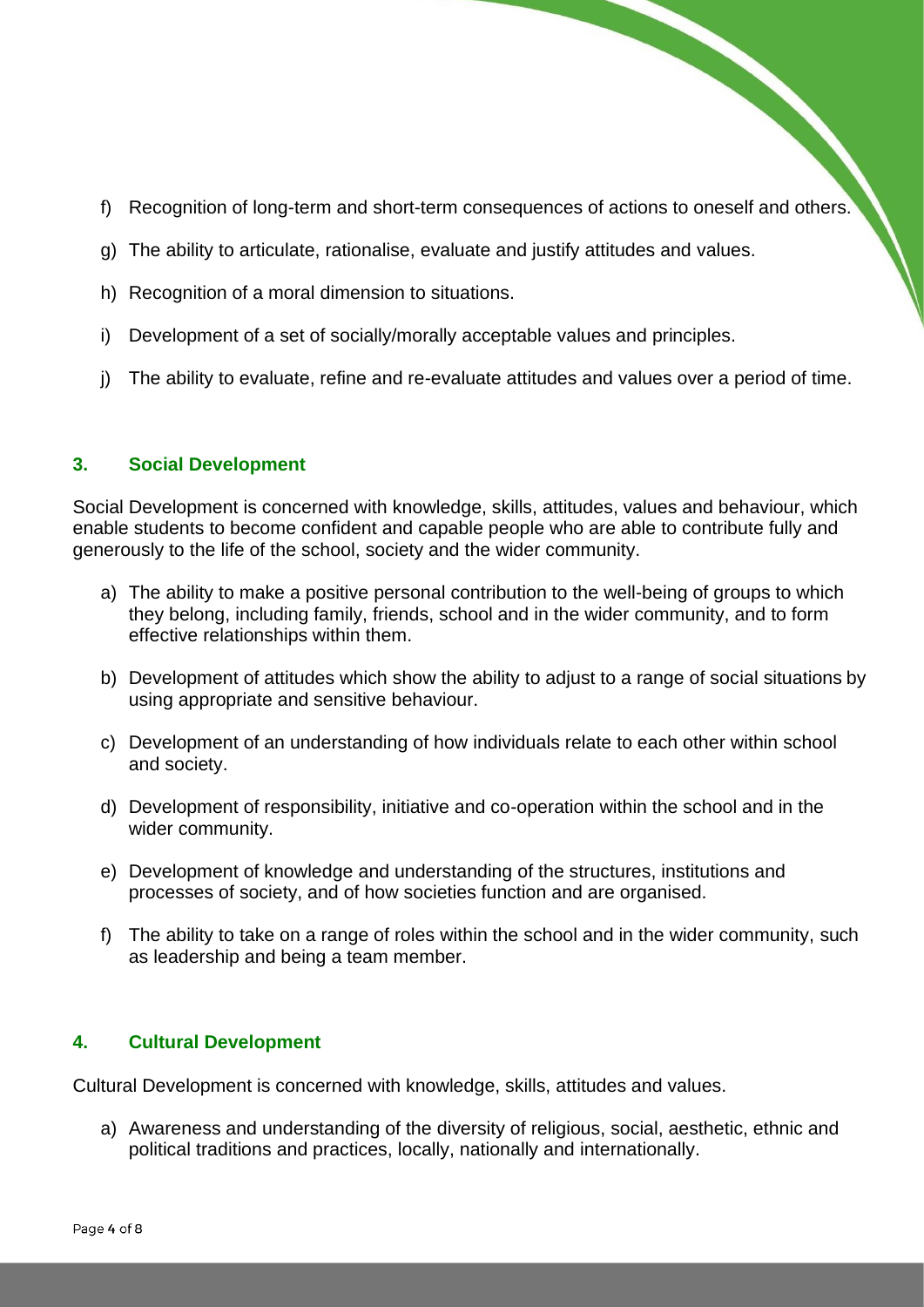- b) Knowledge of the nature and sources of their own cultural traditions and practices and the key features of other major cultural groups within their own society.
- c) The ability to respond to, and to develop skills in, a range of cultural dimensions, including literature, music, science and technology, art and design, drama, dance and sport.
- d) The ability to relate what is learnt within the school curriculum to the wider cultural aspects of society.
- e) The ability to evaluate the quality and worth of cultural achievements.
- f) The ability to reflect upon and evaluate the nature of our society.

#### **5. British Values (taken from the DfE guidance 'Promoting fundamental British values as part of SMSC in schools' Nov 2014)**

The school will also promote British values, as required, by:

- a) enabling students to develop their self-knowledge, self-esteem and self-confidence;
- b) enabling students to distinguish right from wrong and to respect the civil and criminal law of England;
- c) encouraging students to accept responsibility for their behaviour, show initiative, and to understand how they can contribute positively to the lives of those living and working in the locality of the school and to society more widely;
- d) enabling students to acquire a broad general knowledge of and respect for public institutions and services in England;
- e) promoting further tolerance and harmony between different cultural traditions by enabling students to acquire an appreciation of and respect for their own and other cultures;
- f) encouraging respect for other people; and
- g) encouraging respect for democracy and support for participation in the democratic processes, including respect for the basis on which the law is made and applied in England.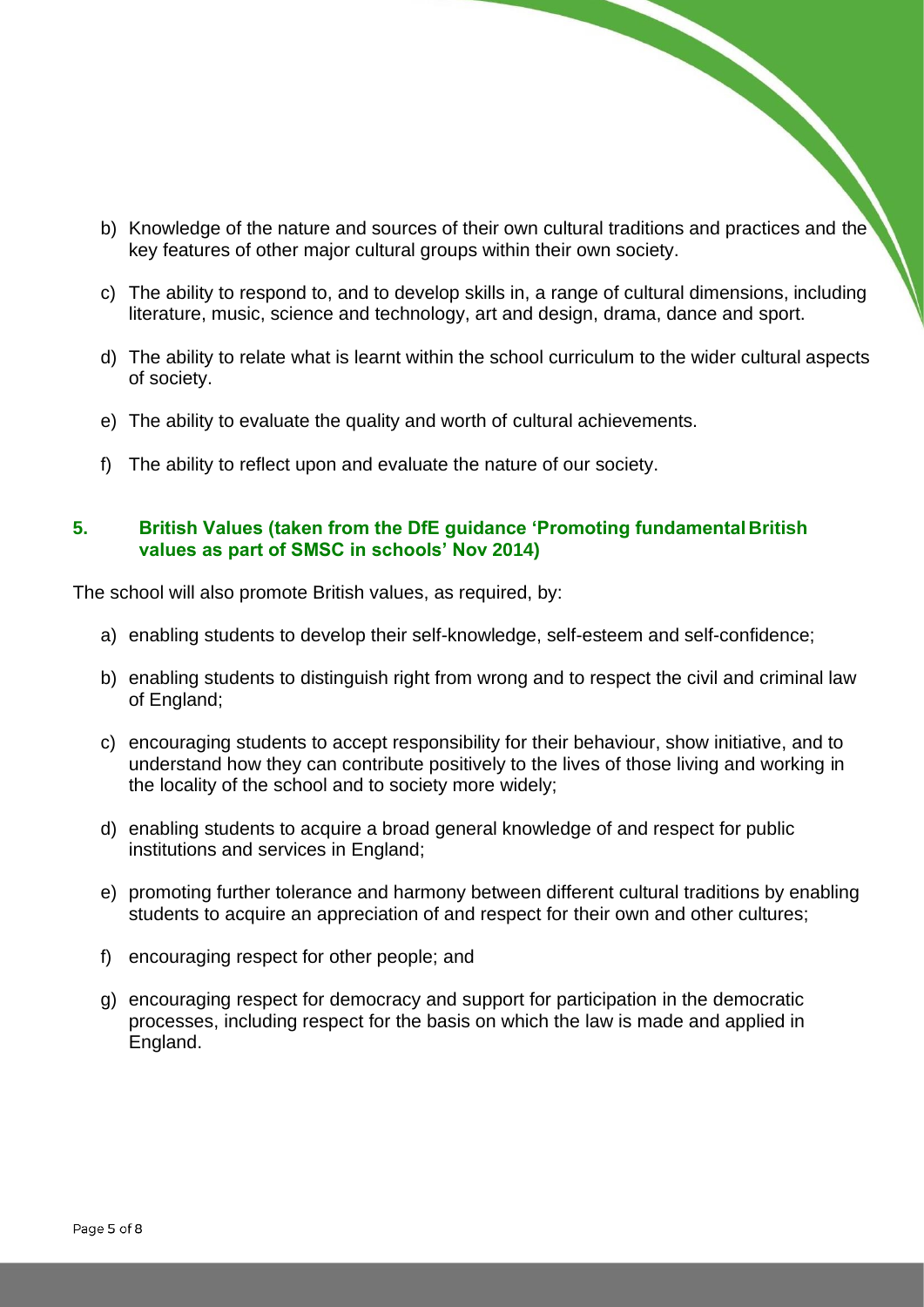#### **B. Procedures**

B. Procedures<br>
Opportunities are created for the development of Spiritual, Moral, Social and Cultural Development through the curriculum in each subject area and in other wider school opportunities.

#### **1. Spiritual Development**

- a) The curriculum as a whole
- b) The Religious Studies curriculum
- c) Assemblies

#### **2. Moral Development**

- a) The curriculum as a whole
- b) The Religious Studies curriculum
- c) Assemblies
- d) The implementation of the Behaviour Policy and restorative justice processes
- e) The PSHE and RSE curriculum
- f) Immersion Days
- g) External speakers eg the Police

#### **3. Social Development**

- a) The curriculum as a whole
- b) Extra-curricular activities
- c) Educational visits
- d) The House system
- e) The School Council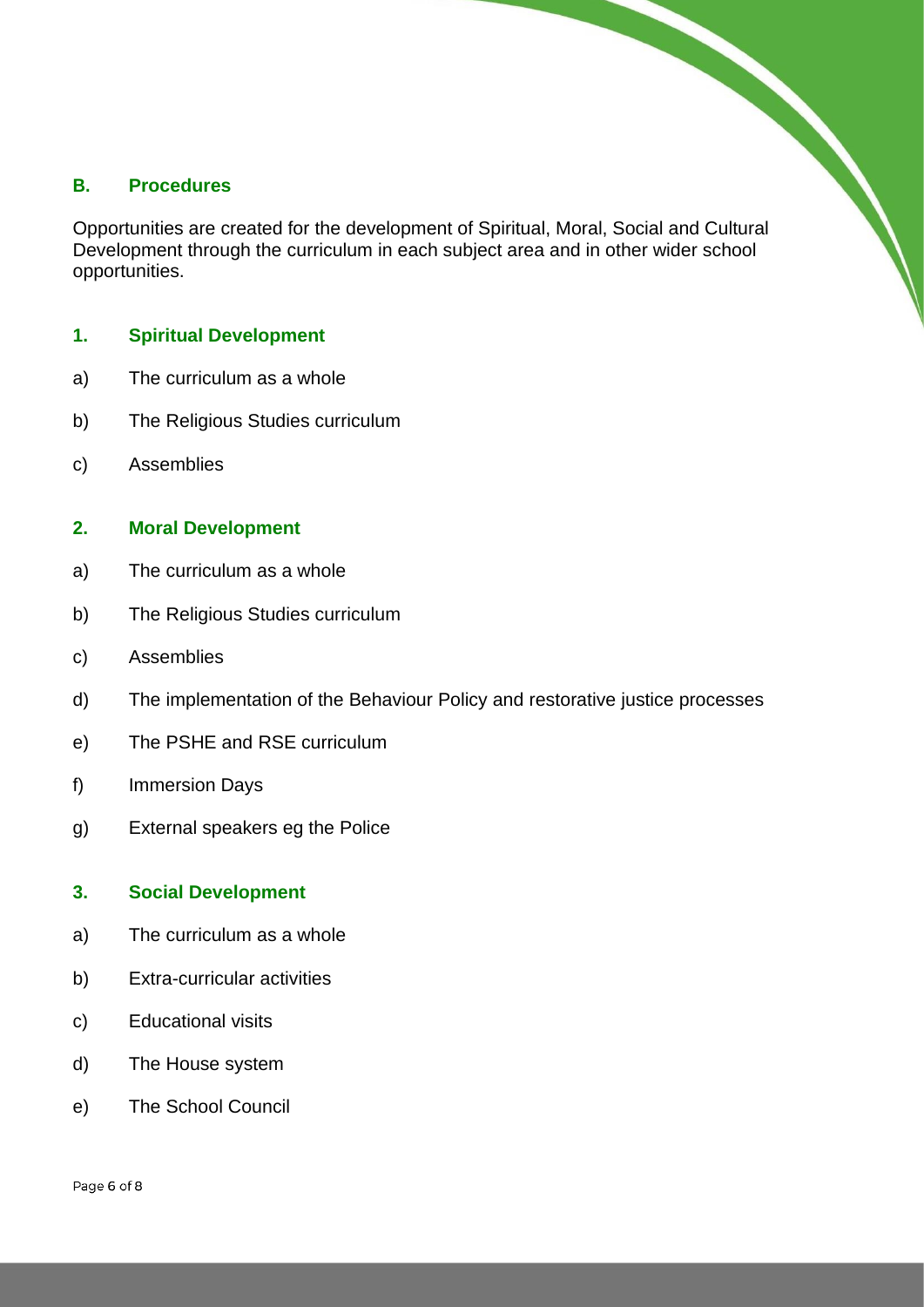- i) Sports Leaders
- j) Combined Cadet Force (3<sup>rd</sup> Year onwards)
- k) Sponsored Activities Days e.g. Comic Relief and Children in Need

- l) The Duke of Edinburgh programme (3rd Year onwards)
- m) Immersion Days

#### **4. Cultural Development**

- a) The curriculum as a whole
- b) Assemblies
- c) The Religious Studies curriculum
- d) The PSHE and RSE curriculum
- e) Immersion Days
- g) Extra-curricular activities
- h) Educational visits
- i) Displays
- j) School Productions
- k) Sports involvement
- l) Guided reading
- m) Art shows and exhibitions

Page 7 of 8